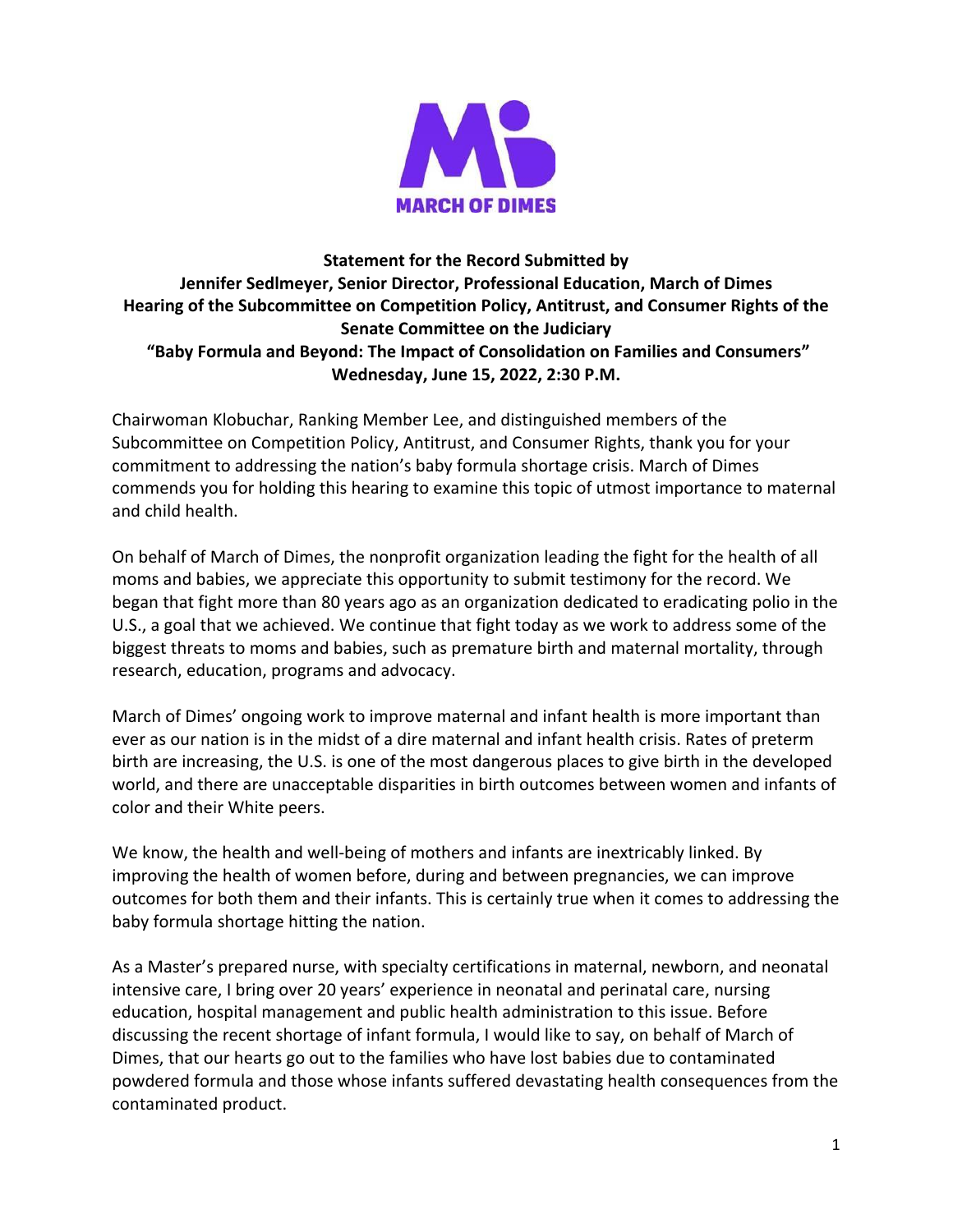This has been a very stressful time for so many families dealing with the pandemic and now this stress has become more intense due to a lack of available nutrition for many babies who do not have access to and who cannot receive human milk. We are especially concerned for lower income families who are already struggling enough in this very challenging time with the economy and inflation not having access to nutrition.

The bipartisan "Access to Baby Formula Act of 2022,"which was signed into law by President Biden, will expand access to the supply under the Special Supplemental Nutrition Program for Women, Infants, and Children (WIC) to address the shortage that many families are facing. This legislation is positive and should help to increase the supply for many families so that they can have adequate nutrition for their newborn babies. WIC typically is only able to purchase a certain type of baby formula for its clients, along with a certain sized can. Although the government has since come out with waivers for WIC, meaning clients can now purchase a wider variety of formulas, the shortage has still hit the families on WIC very hard.

There have been reports of price gouging which is obviously very concerning. Some states, such as California, have passed executive orders banning excess price hikes on baby formula through the end of the summer.

We are encouraged to see that there are some suppliers who have increased their production and we certainly believe that the shipments that are coming as a result of Operation Fly Formula, to bring needed formula over from Europe to the U.S., will start to relieve some of the pressure that many families are facing. It will take weeks to see relief. Even with production restarting at the Abbott's Sturgis, Michigan factory, it will be weeks before it actually hits the shelves and there is relief at scale for many families.<sup>1</sup> Reaching lower income families who are already strapped with respect to financial resources should be a priority.

### **The Impact of the Baby Formula Shortage**

 $\overline{\phantom{a}}$ 

There are system-wide reasons for this shortage, but what is most important to understand right now is how parents are struggling if they are impacted by this crisis. This is a very distressing time for parents and caregivers and they need our support.<sup>2</sup> As the Food and Drug Administration (FDA) continues to work to address the shortage of baby formula, there are reports that parents and caregivers who depend on formula to feed their babies are feeling forced to take drastic measures to provide them with the nutrition they need to stay healthy. This includes diluting formula, which can have dangerous health consequences for the baby such as causing an electrolyte imbalance that can lead to seizures and other severe health problems, and reducing nutrients levels and slowing developmental growth. $3$ 

<sup>1</sup> https://www.abbott.com/corpnewsroom/nutrition-health-and-wellness/abbott-update-on-powder-formularecall.html

<sup>2</sup> https://www.bostonglobe.com/2022/05/12/business/we-dont-know-what-do-formula-shortage-hits-parentsbabies-hard/

<sup>3</sup> https://www.upi.com/Health\_News/2022/05/18/dilute-infant-formula-danger/8071652885773/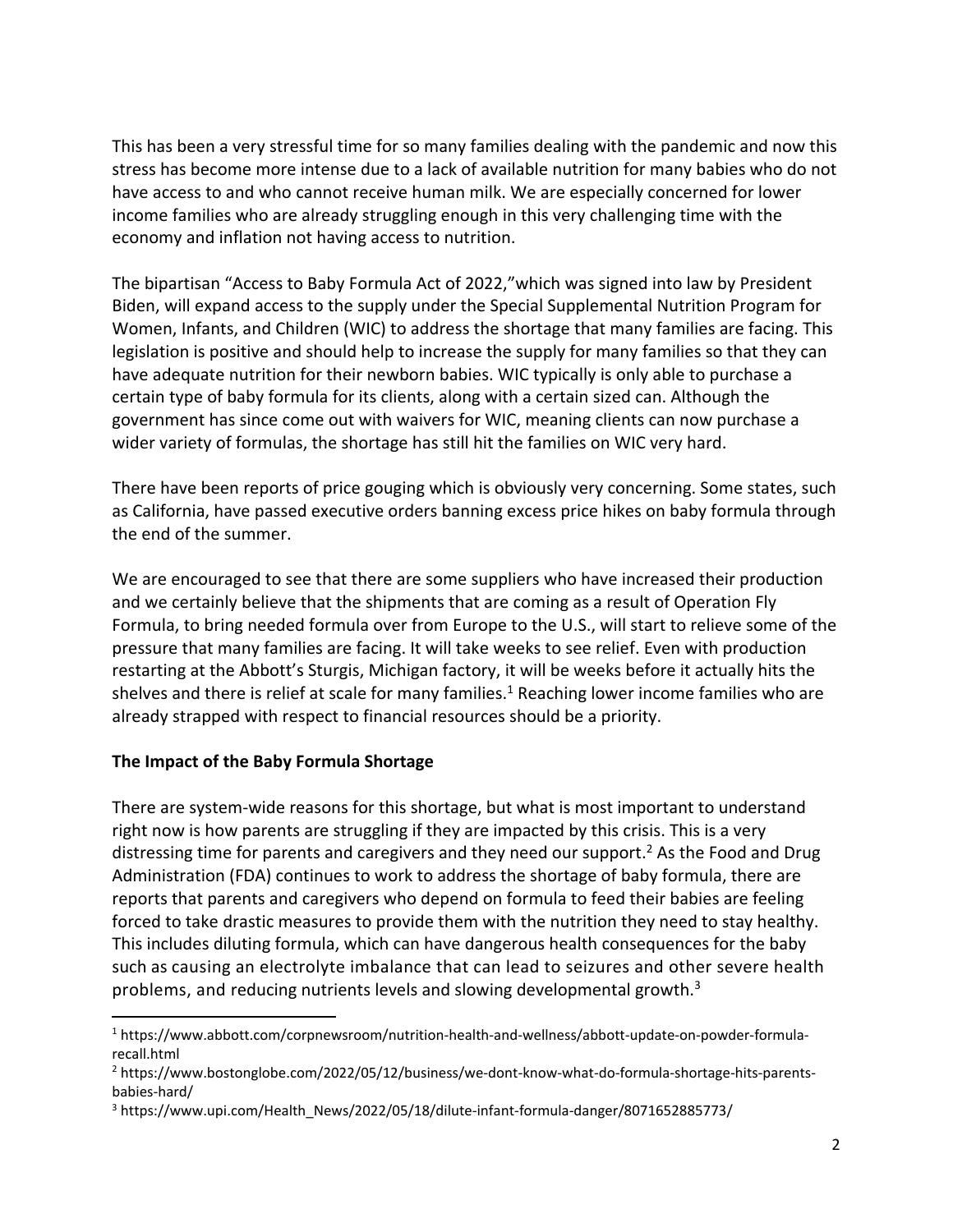Datasembly found that during the last week of May, 74% of formula products were out of stock at some point. In nine states, including many in the South, more than 90% of formula products were not always available, which means families are still on the hunt. <sup>4</sup> Nine states across the U.S., including California, Florida, Georgia, Louisiana, Mississippi, Nevada, Rhode Island and Tennessee have topped 90% out-of-stock rates, with Arizona hitting a 94% out-of-stock rate during the week of May 22-29.<sup>5</sup>

Initially, this problem affected those with babies on more specialized formulas or with nutritional issues. Then the gap, or the emptiness on the shelves, increased to the point where it's now any formula. It's now any parent of any baby. You can go to any grocery or pharmacy and the shelves are just empty. Even as the government airlifts massive amounts of formula in from other countries and Abbott reopens a factory that produces almost half the powdered formula sold in the U.S., getting regular supply back to retailers could take weeks or months. Parents and caregivers continue to feel the pain of store shelves that are cleaned out of baby formula, and many are turning to hospitals and community organizations for help.

We have heard from many parents and there is still a lot of panic with parents having gone to multiple stores with a baby in the car who cannot find a single can of formula. One parent characterized the stress this way, "As parents, one of our biggest biological drives is feed your child, feed your child, feed your child. That's what we think about. Make sure they're growing and getting enough nutrition." Having this formula shortage is a horrible stress and strain for these families.

Even when it is possible to find some formula, it may not be the kind children have been used to. That may not sound like a big deal, but for tiny tummies, it can be a serious concern. One mother switched her daughter's formula six times, which led to rashes and diarrhea. In her words, she said "She was screaming in pain, and there was nothing you could really do. That feels really helpless. You just want to help your child."<sup>6</sup>

One mom stopped breastfeeding her daughter when she was three months old. She switched to formula when she went back to work as it was too difficult to find time to pump enough milk for her child during the day. Her baby was doing great on formula until the shortage really took hold in February. She recently started trying to get her milk supply back, or re-lactate, so she wouldn't have to worry. This is stressful and challenging for her and her baby.

Children's hospitals have noticed an increase in calls from worried parents. Families call in and even come to the ER looking for formula. Food banks are also getting a heavy volume of calls every day. Families are seeking formula online and on social media platforms. They are driving miles and paying exorbitant prices to get a hold of the formula that they need. One OB-GYN at a women's clinic, said postpartum visits are lately filled with questions over how to increase milk

 $\overline{\phantom{a}}$ 

<sup>4</sup> https://datasembly.com/news/latest-numbers-on-baby-formula/

<sup>5</sup> https://abcnews.go.com/GMA/Family/parents-baby-formula-shortage-hurting-families/story?id=85212333

<sup>6</sup> https://www.cnn.com/2022/06/06/health/families-struggle-formula-shortage/index.html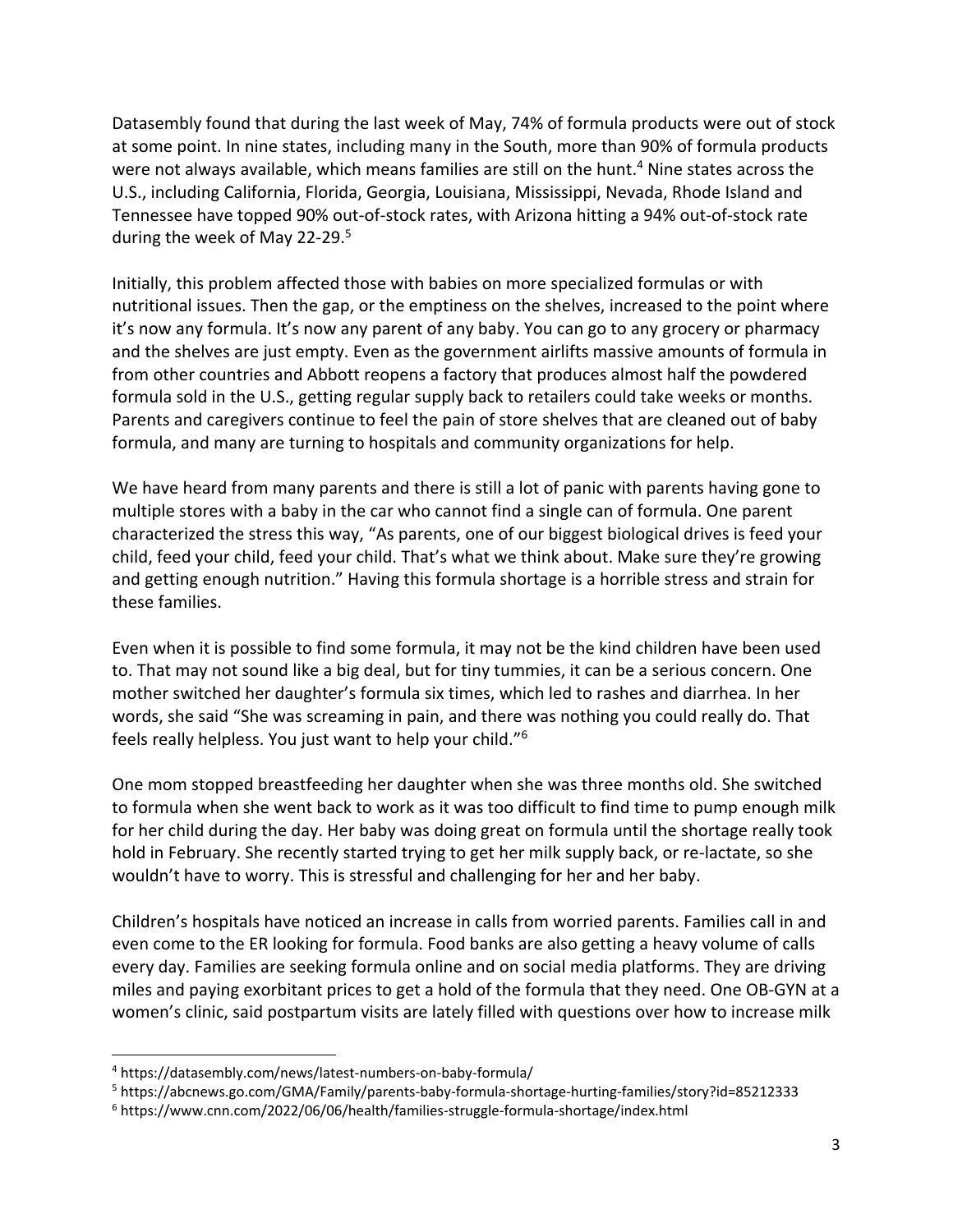supply, where to get safe baby formula, and whether it's OK to use formula with lot numbers listed in the recall.

### **How the Shortage has Affected Babies with Special Formula Needs**

Neonatal Intensive Care Unit (NICU) families who have medically prescribed recipes for higher calorie formula for their baby's needs are at an increased risk during this formula shortage, as these recipes for 'fortification' use a higher formula to water ratio, and a container of formula is used on a faster timeline than the average baby would use with the container recipe. If fortification is prescribed, it is an essential part of the baby's proper nutrition and growth.

Additionally, specialty formulas for children with allergies, digestive, and metabolic issues are extremely hard to find. Families looking for a specific product are having to drive hundreds of miles in some cases to find the formula they need. Some have been able to work with hospital nutritionists to find substitutes until their regular product is back in stock. However, in some cases there simply is no substitute available.

For example, Abbott makes the only infant formula for babies with kidney problems Similac 60/40, which has fewer minerals than other products. When Abbott's Sturgis, Michigan, factory shut down, the means to make it went away, too. We have heard from parents that formulas for babies with kidney problems and preterm infants have been some of the hardest to track down. Hospitals have had to mix other commercially available products, essentially compounding formula, to try to find something that will work for these fragile infants. This is done by professionals, under carefully controlled conditions in the hospital's formula room and is not something families should try to do at home.

Barron's story highlights the acute nature of the shortage: Barron, who was born at just 27 weeks, or three months early, spent the first several months of his life in a NICU. He struggled with eating since birth. He is now two and has to be fed through a feeding tube. His daily nutrition comes from Neocate Jr., an amino acid-based prescription formula. The formula is expensive and he can easily go through 16 cans of formula in a one-month time span. And now the formula is mostly on back order. After Barron's mother "spent all day long trying to reach out to her resources to see if they had extra cans," she found another mom online, who gave her 17 cans because her son switched to a different formula. That's a month's worth so they can "breathe for a month."<sup>7</sup>

# **March of Dimes is Working to Support Families Affected by the Shortage**

At March of Dimes, we are using forums such as our Healthy Moms Strong Babies webinar series to advise families to be careful during this time about making accommodations with respect to nutrition. It is very important to make sure that babies are well fed and that they

 $\overline{\phantom{a}}$ <sup>7</sup> https://www.newsandtribune.com/news/out-of-stock-experts-family-weigh-in-on-baby-formulashortage/article\_0241710c-e020-11ec-bbf1-4f1c2230a8a2.html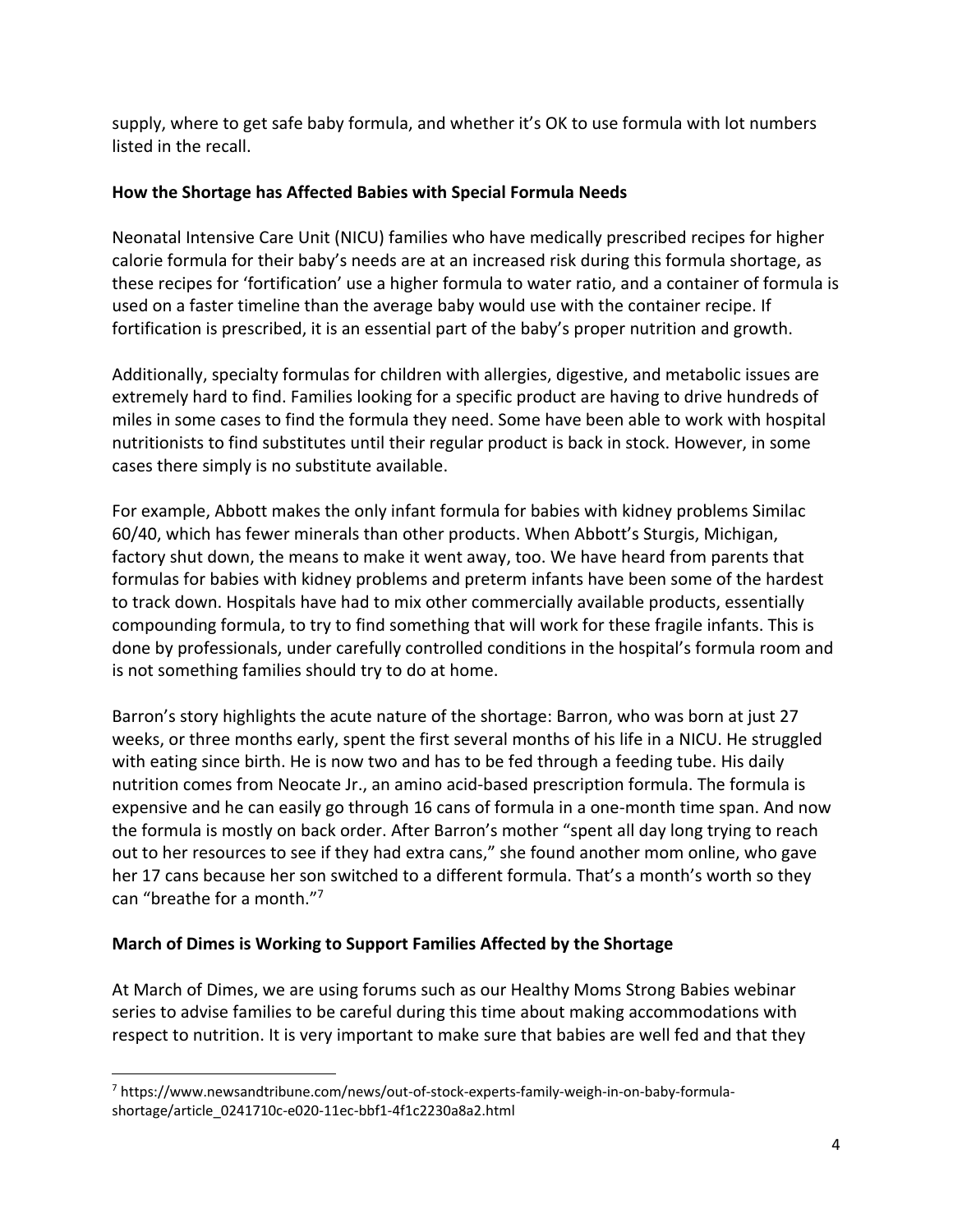have access to proper nutrition.<sup>8</sup> March of Dimes is also communicating safety standards through our website.<sup>9</sup> We caution against watering formula down or using substitutes such as homemade or imported formula or other milks and drinks. Infants up to one year of age need formula, which is fortified with certain vitamins and nutrients that help babies grow and develop. We advocate for breastfeeding, but know this is not possible for some, making this an extremely difficult time for so many families across our country who are worried about feeding their children. We know there are many reasons why a mom may not be able to breastfeed, including physical, personal, social, economic and environmental factors. For babies who are reliant on formula feeding, we encourage parents and caregivers to consider milk banks that follow Human Milk Banking Association of Northern America standards (HMBANA) to provide their babies the nutrition they need. Before accepting any donated formula, we advise parents to make sure it unused, unopened, and in clear packaging indicating it is not expired, and not on the recall list. We are instructing families who have extra unopened, unexpired formula, to donate it to hospitals or a food banks in their community.

#### **The Baby Formula Shortage is a Wake-Up Call that Demands More Action**

March of Dimes remains engaged with Congress on bipartisan legislative opportunities on preventing baby formula shortages. As mentioned, we support bipartisan efforts like the Access to Baby Formula Act which provides much-needed help to WIC families, who we know purchase about half the baby formula in the U.S. The bill is aimed at expanding pandemic-era flexibilities granted to WIC participants, allowing them flexibility to buy different kinds of formula they otherwise would not be allowed to get under WIC. We also have supported actions taken by the Biden administration, including invoking the Defense Production Act to ensure that manufacturers have the necessary ingredients to make safe, healthy infant formula here at home. Additionally, the launching Operation Fly Formula is helping to speed up the import of infant formula and get more formula to stores as soon as possible.<sup>10</sup> While these efforts are positive, there are clearly more long-term steps needed to address the shortage and prevent it from reoccurring in the future.

Largely a result of long-standing market concentration among four main production competitors, this crisis did not happen overnight, and disproportionately impacted low-income families and those with other socioeconomic challenges, who are least supported in establishing and maintaining breastfeeding. According to the Centers for Disease Control and Prevention (CDC), most infants start breastfeeding (84.1%) but only 58.3% of infants are still breastfeeding at six months. Furthermore, the percentage of breastfed infants supplemented with infant formula before two days of age is 19.2% so many babies are not exclusively breastfed.<sup>11</sup>

 $\overline{\phantom{a}}$ 

<sup>8</sup> https://www.hhs.gov/formula/index.html?utm\_source=news-releases-

email&utm\_medium=email&utm\_campaign=june-12-2022

<sup>9</sup> https://www.marchofdimes.org/baby/feeding-your-baby-formula.aspx

<sup>10</sup> https://www.whitehouse.gov/formula/

<sup>11</sup> https://www.cdc.gov/breastfeeding/data/reportcard.htm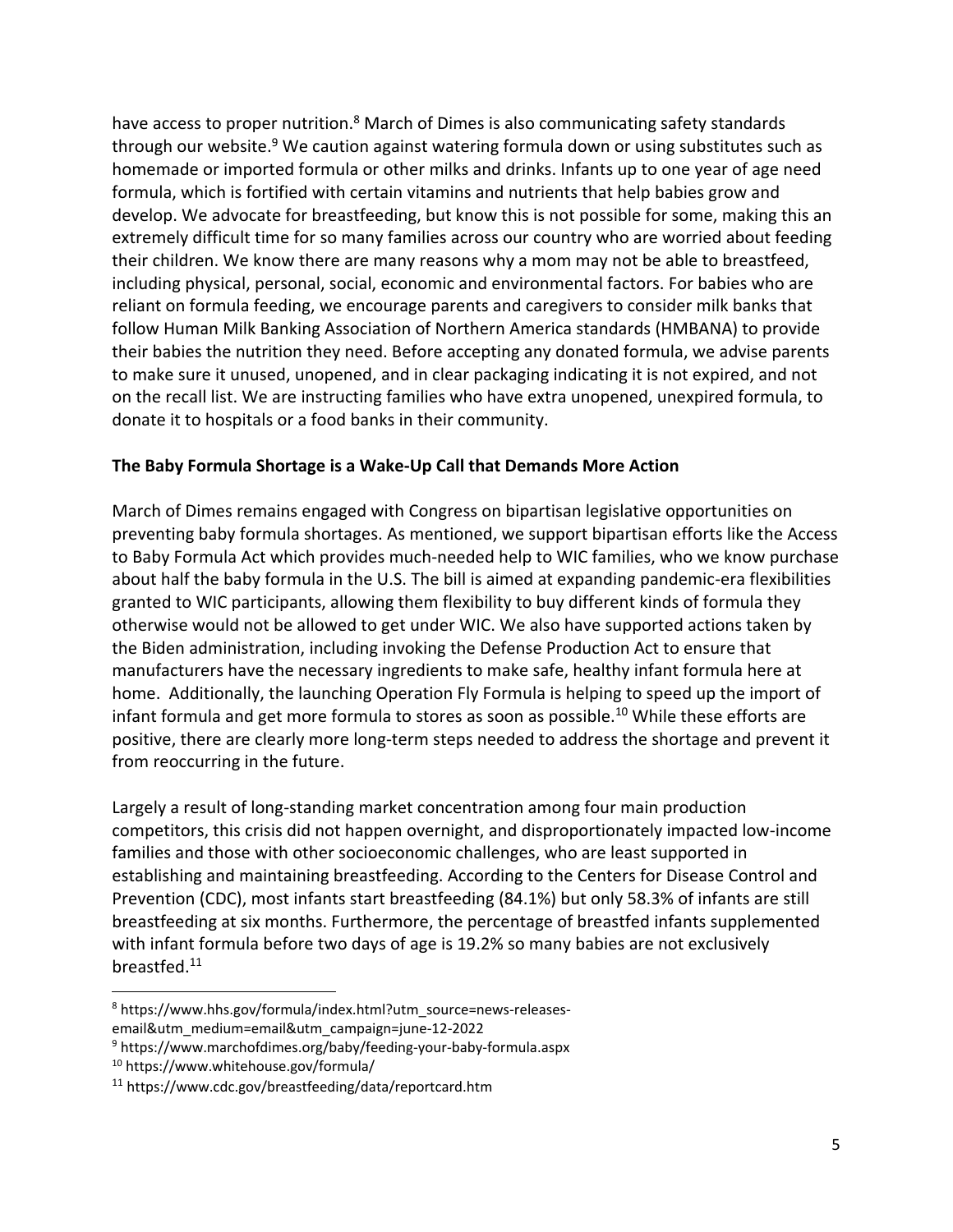There are huge disparities based on race and income, with lower rates among low-income mothers participating in WIC and low-income non-Hispanic Black mothers. We must consider ways in which more families would not be so severely impacted by this type of shortage in the future, and actions that can be taken to make sure all families have access to the best infant nutrition, and ensure that infants have the best chance at receiving human milk. March of Dimes recommends Congress and the Biden administration consider the following steps:

- Examine market consolidation impediments to access and consider ways to incentivize the entry of new competitors and expand on the number of factories making infant formula;
- Increase oversight of facility inspections requiring more frequent inspections by baby formula safety and supply chain experts;
- Require manufacturers to warn the FDA of supply chain disruptions and establish risk mitigation strategies from both the FDA and formula manufacturers;
- Enhance data collection on baby formula production and establish more rigorous reporting from manufacturers to identify potential shortages so that they can mitigated and resolved much sooner;
- Provide supplemental emergency funding to give the FDA the resources it needs to address the urgent infant formula shortage;
- Encourage the Federal Trade Commission (FTC) to address actions that deceive, exploit, or scam families trying to buy formula through online secondary markets; encourage online marketplaces to better protect consumers during the formula shortage, and take swift action on abusive tactics in online marketplaces;
- Improve support for breastfeeding by advancing workplace supports for moms pumping. For many new moms, breastfeeding and returning to work can be hard. This is a common reason many women stop breastfeeding or pumping milk for their babies. The Affordable Care Act (ACA) included provisions that required certain employers to provide break time and a place for most hourly wage-earning and some salaried employee to pump at work. The bipartisan Providing Urgent Maternal Protections (PUMP) for Nursing Mothers Act of 2021 would extend those supports to the 9 million employees that were excluded from the ACA's protections. These nurses, teachers, retail workers, and managers across a number of industries deserve the same protections as other working mothers;
- Expand coverage and reimbursement by Medicaid plans and commercial insurance for International Board Certified Lactation Consultation (IBCLC) Services, breast pumps, and supplies such as Milk Collection Kits for those struggling with breastfeeding, wanting to maintain breastfeeding or wanting to re-lactate;
- Support policies to ensure that all insurance companies cover donor human milk for families who need it. Medically necessary donor human milk should be covered and reimbursed by state Medicaid plans and commercial insurance, and expansions of what is medically necessary may be needed should this crisis persist;